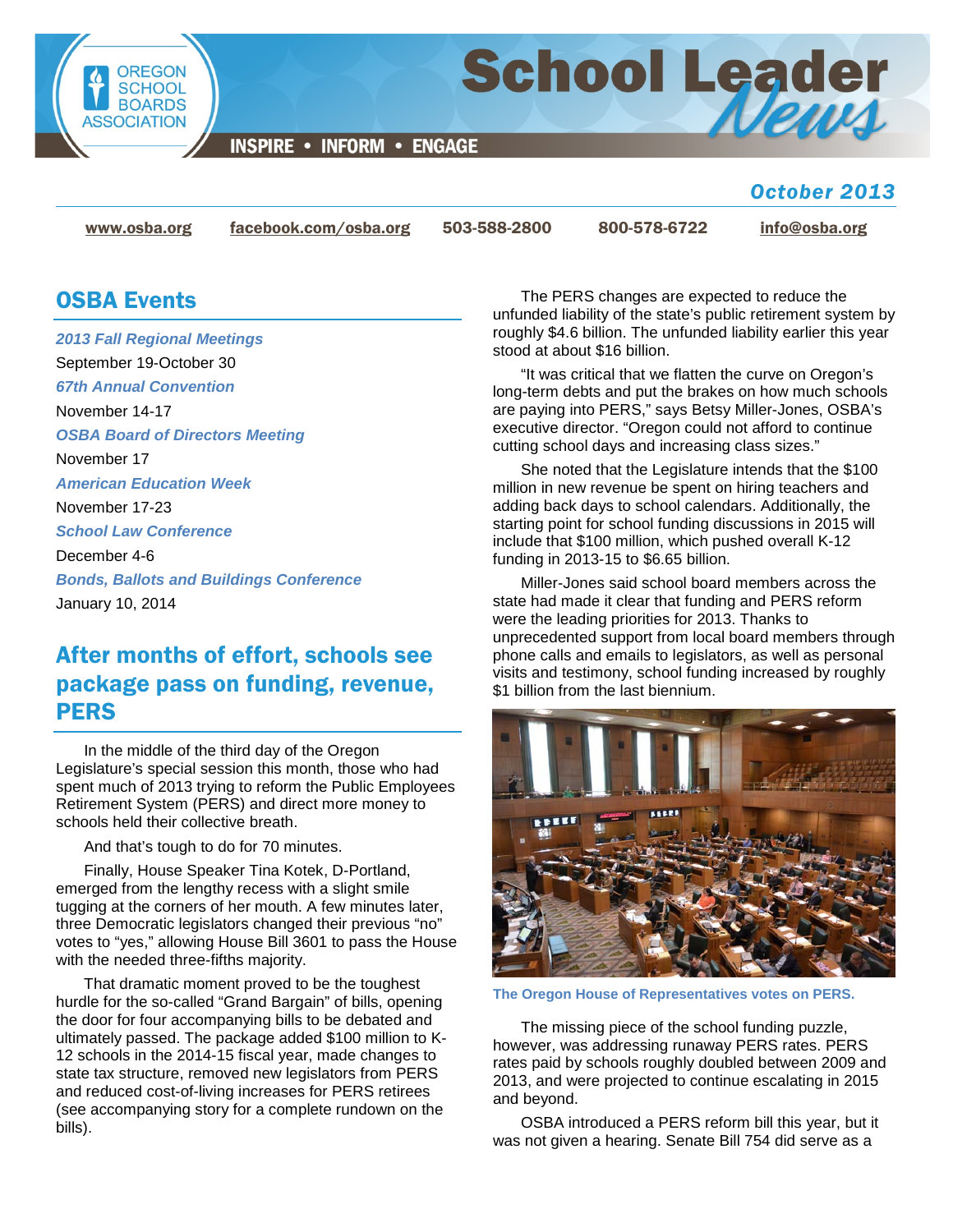model, however, for many of the discussions that led to the "Grand Bargain."

The bill package, which Gov. Kitzhaber has already signed, won't reduce PERS rates paid by employers. But it will help keep rates from rising as quickly.

Also, as OSBA Deputy Executive Director Jim Green has noted often during Fall Regional visits with local school board members (see full story in this issue of *School Leader News*), the new legislation eliminates the need for the "rate collar" contained in Senate Bill 822, the only PERS legislation passed during the regular session.

Green and others had likened the rate collar to delaying a mortgage payment, and now schools won't be facing additional debt in 2015 and beyond.

The next step for the "Grand Bargain" is an expected legal challenge from public employee unions. They have already filed suit over SB 822, and OSBA has joined in defending the lawsuit and paying legal bills.

OSBA's legal advisers have said they believe that reducing the cost-of-living increase can survive a legal challenge to the state Supreme Court. A decision by the court may take as long as two years, however.

Miller-Jones said she is thankful that Gov. Kitzhaber and legislators from both parties persevered in finding a solution that will put Oregon schools on better financial ground for years to come. She also extended thanks to OSBA's partners in the Fix PERS Now Coalition, which coalesced support for reform throughout the year through lobbying, emails and the *www.fixpersnow.org* website.

Most of all, she extended OSBA's gratitude to members who made sure that legislators were hearing personal stories about the effects of laying off teachers and shortening school calendars.

"We've reached a turning point," she said. "By working together, we've created a better future for Oregon's children."

## What they said about 'Grand Bargain' bills

#### *House Bill 3601 (revenue)*

"This bill will help people at all levels of the economy … people who are struggling to get their businesses off the ground."

– *Rep. Chris Harker, D-Beaverton*

"This is a tax cut that is hanging an albatross around Oregon's neck … this is a fiscal black hole." *– Rep. Jules Bailey, D-Portland*

"I'm supporting this bill … The lesson I've learned is you do the most good for the most amount of people." *– Rep. Julie Parrish, R- West Linn*

"Oregonians won't remember much of what we say here today, but they'll remember what we do … I'm proud to carry this bill."

*– Rep. Tobias Read, D-Beaverton*

#### *House Bill 5101 (school funding allocations)*

"I want you to think of a classroom teacher who has 40 to 50 students in a class, what that does. It is important that we lower class sizes throughout the state." *– Rep. Betty Komp, D-Woodburn*

"For the first time in my experience we have major business groups lobbying to raise taxes … Does (paying for schools) create pressure on us in 2015? Yes, but if you don't want that pressure, if you don't want that challenge, don't run again."

*– Rep. Peter Buckley, D-Ashland*

#### *Senate Bill 861 (PERS reforms)*

"This represents a measured response to unprecedented losses in the PERS system. It's for the good of the state and the long-term good of the PERS system."

*– Sen. Richard Devlin, D-Tualatin*

"The reality is that increasing funding alone isn't enough to provide long-term fiscal stability to schools. The cost drivers continue to siphon precious resources out of the public sector."

*– Rep. Mark Johnson, R-Hood River*

"I speak in support of this bill not because it's perfect but because it's necessary."

*– Rep. Mike McLane, R-Powell Butte*

## The 'Grand Bargain' bills

**House Bill 3601 –** Modifies Oregon's corporate tax code, eliminates joint tax exemption credits for high earners, reduces senior medical deduction and creates lower tax rates for certain partnerships, "S" corporations and limitedliability companies. Increases cigarette tax, primarily to pay for mental health services. The bill is expected to raise \$189 million in new revenue during the 2013-15 biennium.

[https://olis.leg.state.or.us/liz/2013S1/Measures/Overview/](https://olis.leg.state.or.us/liz/2013S1/Measures/Overview/HB3601) [HB3601](https://olis.leg.state.or.us/liz/2013S1/Measures/Overview/HB3601)

**House Bill 5101 –** Appropriates \$140 million to the education program area of the state's budget.

A total of \$100 million is added to the State School Fund for 2013-15. The funds will be made available to school districts and education service districts in the 2014- 15 fiscal year. In appropriating these funds the Legislature stated they are intended to hire additional teachers and/or other educational professionals to decrease class sizes and to add back days to the school year.

A total of \$15 million is appropriated to community colleges. These funds are intended to freeze or limit tuition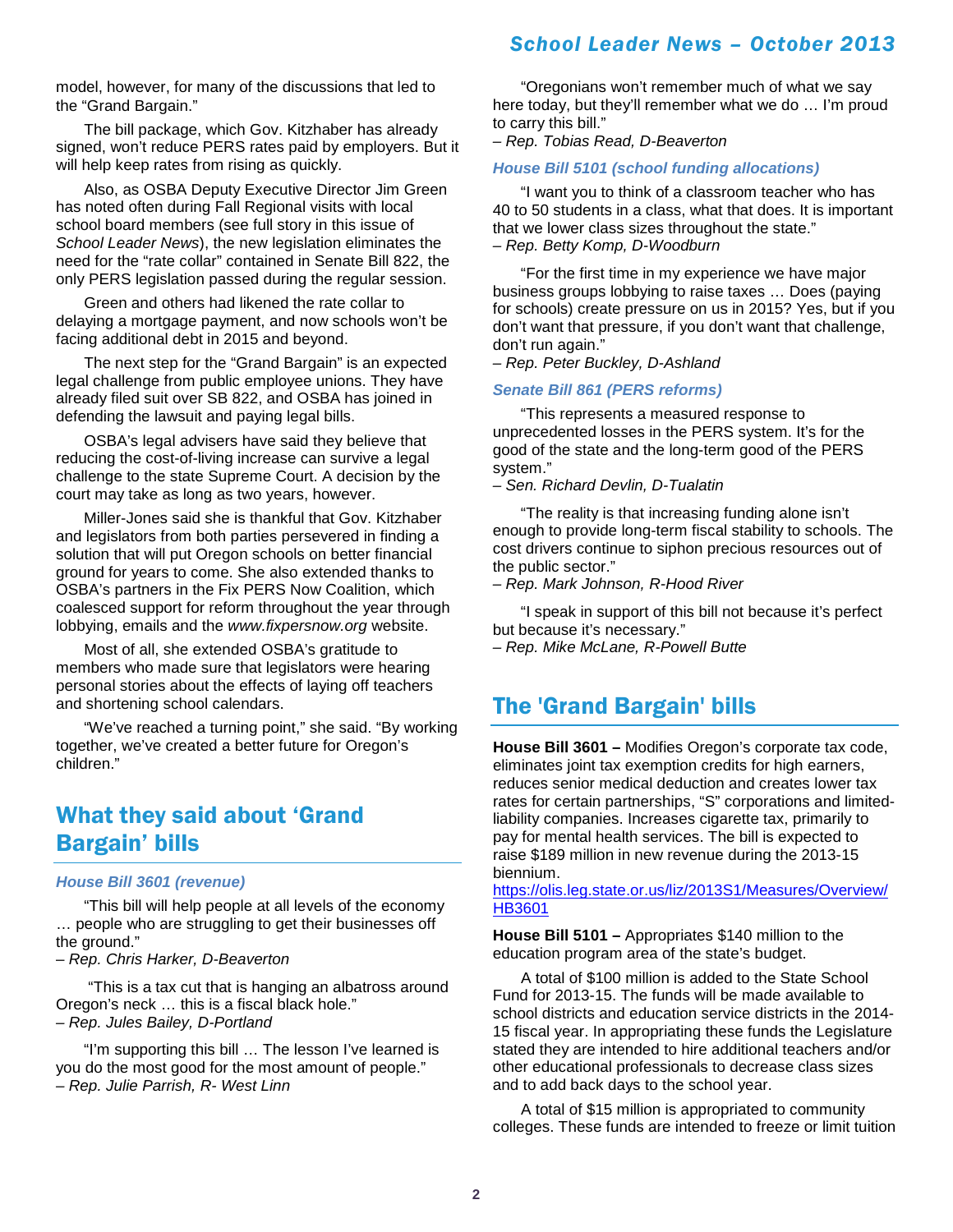increases and fees for the second year of the biennium to the extent possible.

A total of \$25 million is appropriated to the Oregon University System, with direction that the money be used to reduce resident undergraduate tuition increases at the state's seven public universities.

#### [https://olis.leg.state.or.us/liz/2013S1/Measures/Overview/](https://olis.leg.state.or.us/liz/2013S1/Measures/Overview/HB5101) [HB5101](https://olis.leg.state.or.us/liz/2013S1/Measures/Overview/HB5101)

**Senate Bill 861** – Reduces cost-of-living adjustments for Public Employees Retirement System (PERS) retirees to 1.25 percent on benefits up to \$60,000 annually and 0.15 percent on benefits greater than that. School districts and other public employers in Oregon will not see an

immediate reduction in their PERS contribution rates due to the passage of this bill. However, the bill does eliminate the need for the "rate collar" that was contained in SB 822 from the 2013 regular session.

[https://olis.leg.state.or.us/liz/2013S1/Measures/Overview/](https://olis.leg.state.or.us/liz/2013S1/Measures/Overview/SB861) [SB861](https://olis.leg.state.or.us/liz/2013S1/Measures/Overview/SB861)

**Senate Bill 862** – SB 862 was the least controversial of the five pieces of the Grand Bargain, passing the Senate 27-2 and the House 55-0. It excludes new legislators from joining PERS and creates a new retirement system for them. It also excludes increases in salary made by employers to pay for insurance coverage from the calculation of final average salary of members of the Oregon Public Service Retirement Plan, or Tier Three. It allows for the attachment or garnishment of wages of any PERS retiree convicted of a felony, limited to restitution or a compensatory fine.

[https://olis.leg.state.or.us/liz/2013S1/Measures/Overview/](https://olis.leg.state.or.us/liz/2013S1/Measures/Overview/SB862) [SB862](https://olis.leg.state.or.us/liz/2013S1/Measures/Overview/SB862)

**Senate Bill 863** – Prevents local governments from regulating genetically modified crop production. [https://olis.leg.state.or.us/liz/2013S1/Measures/Overview/](https://olis.leg.state.or.us/liz/2013S1/Measures/Overview/SB863) [SB863](https://olis.leg.state.or.us/liz/2013S1/Measures/Overview/SB863)

# OSBA staff and officers 'On the Road Again' for Fall Regionals

OSBA's annual fall road show set its wheels in motion last month with the goal of informing members and learning from them.

By time the Fall Regionals wrap up at the end of October, OSBA staff and Board President **Terry Lenchitsky** will have logged nearly 4,000 miles in visits to 20 communities. They will have motored from Oregon's northern coast (Seaside) to the south (Medford) to the state's extreme east (Vale).

Although the school board members and administrators in attendance each bring differing views and priorities, the message from Executive Director Betsy Miller-Jones is hitting the same notes from place to place.

"We need you to work with us, talk with us, tell us what you're thinking," she told about two dozen listeners in The Dalles on Sept. 23. "Tell us what's working and not

working. We are a member organization and we need to serve your needs."

Lineups are in flux somewhat based on staffing demands, but nearly all the two-hour sessions include Miller-Jones, Lenchitsky, Deputy Executive Director Jim Green and Legislative Services Specialist Morgan Allen. OSBA Board members also accompany the contingent in their respective regions.

After opening night in Albany on Sept. 19, the OSBA team hit the road the following week, making stops in The Dalles, Vale and Pendleton. Then it was a return to the Willamette Valley, and then back to eastern Oregon. (See accompanying schedule for remaining regional meetings.)



**Fall Regional meeting in Pendleton**

The pace is so hectic that, between the parade of hotels, coffee shops and blurring highway markers, it's a bit tempting to fall into the mentality of "If It's Tuesday This Must Be Belgium," the 1960s romantic comedy spoofing whirlwind European tours. But between the familiar local board member faces and places (Green spent summers in the Wallowas, for example, and Allen grew up in Albany), some of the visits seem more like a welcome reunion.

Attendance for Fall Regionals is the highest it has been in years, Miller-Jones said. They have attracted newcomers, such as Jennifer Pettit, who started as Jordan Valley's superintendent in July, and **Melodee Bettman**, a Jordan Valley School Board member elected this year.

Because the 2013 session – as well as the recent special session on school funding, revenue and reform of the Public Employees Retirement System – was so critical to education, much of the Fall Regional presentation encompasses legislative highlights and challenges.

"If there was one issue this Legislature talked about from Day One it was the Public Employees Retirement System," Green told The Dalles' attendees.

Sometimes the laws that don't pass become just as important as the ones that do, Green said. At several stops he gave his legislative staff credit for pouncing on troublesome bills, and said Allen was instrumental in getting dates moved back so that districts would have data they need in designing achievement compacts.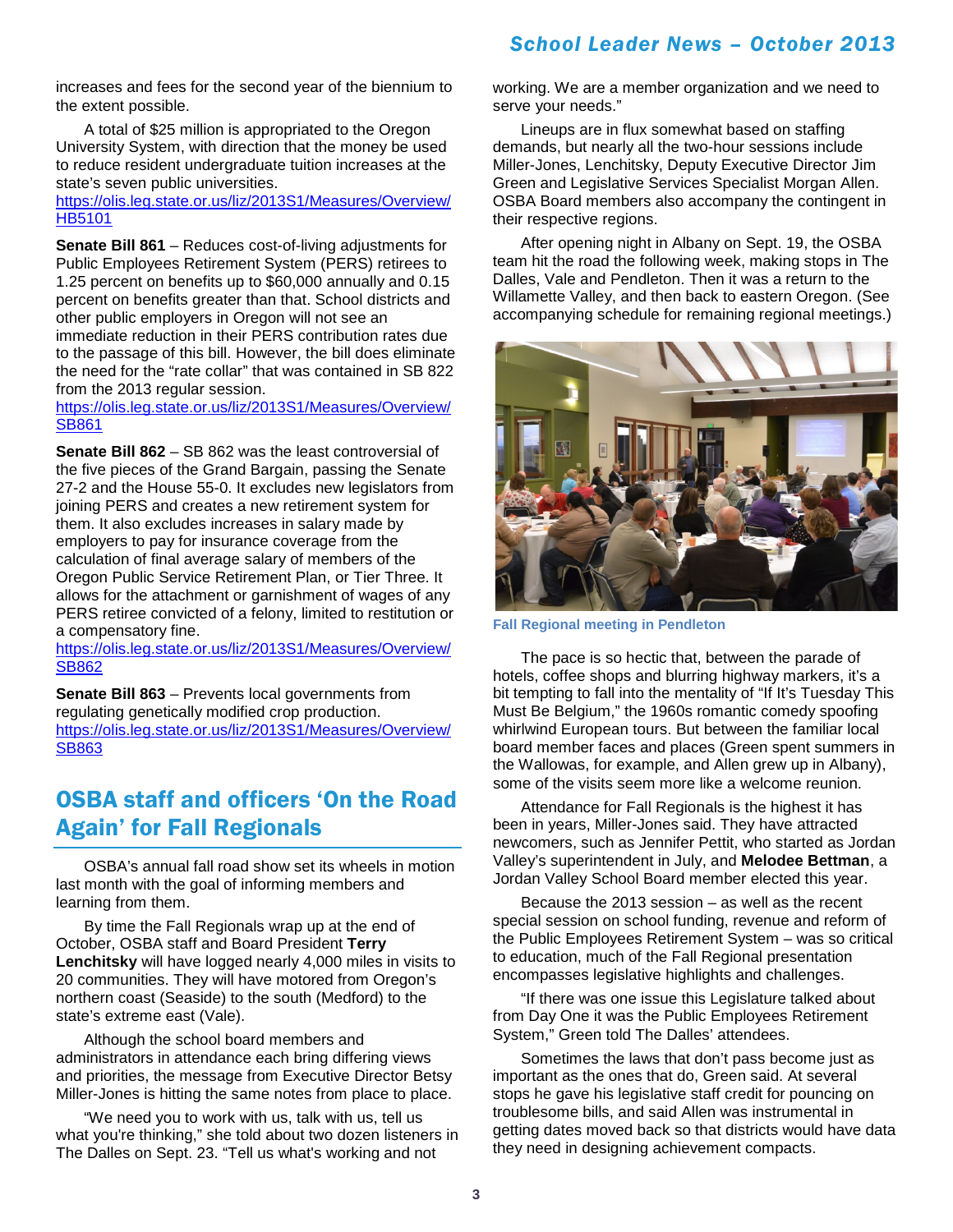Sometimes you get close and run into obstacles, Green said, such as OSBA's attempts to pass a bill placing a school board member on the Oregon Education Investment Board. The bill faltered after Gov. Kitzhaber made his opposition clear. But if at first you don't succeed…

"We'll come back with that one again," Green said.

Allen also presents a tutorial at each stop on how to communicate effectively with legislators. It contains three elements: become informed and know your story, contact your legislator and develop a relationship, and share your story and ask for their support.

"In my opinion no one is more qualified to talk about what is going on in schools than locally elected board members," Allen says.

Allen says the biggest difference between the 2011 and 2013 sessions is that "we had many more administrators, board members, parents and teachers testifying in Salem this year. It makes a gigantic difference."

While the OSBA team is on the road, the office work in Salem keeps coming. When she is not driving, Miller-Jones is often glued to her cellular phone, and as the special session approached Green was counting votes via phone.

As Miller-Jones does, Lenchitsky tells attendees at each stop that OSBA is there to listen.

Here's a sampling of questions and comments from various spots:

- If the court throws out the PERS legislation, how much would it cost my district?
- We need tax code reform, including a sales tax.
- We need to break down barriers between teacher standards and practices.
- During the session could you make the Legislative Policy Committee react more quickly?
- When you have board member who is really raw, what kind of training can you provide?
- OSBA has been really helpful when I've called with a question … I'm not sure if all new board members know what you offer.
- Continue your efforts to work with transfer policies and open enrollment.
- I'm a new board member and my problem is you use a lot of acronyms and I don't have the foggiest idea what you are talking about.

Miller-Jones ensures that each session includes a word of thanks – often more than a few words – to OSBA members for their contributions.

"I hope you agree with me that we really changed the discussion this year," she said in The Dalles. "This has been a change for OSBA, and it's made us much stronger."

"Your participation strengthened us, and we need it to continue being effective. That's our job. That's what we do."



**Terry Lenchitsky shares at the Fall Regional in The Dalles**

#### *Remaining 2013 Fall Regional Meeting Schedule*

| Date/Day           | City         | <b>Counties</b>                |
|--------------------|--------------|--------------------------------|
| Oct. 16, Wednesday | Paisley      | Lake                           |
| Oct. 17, Thursday  | Bandon       | Coos, Curry                    |
| Oct. 21, Monday    | <b>Burns</b> | Harney                         |
| Oct. 23, Wednesday | Seaside      | Clatsop, Tillamook             |
| Oct. 24, Thursday  | Redmond      | Crook, Deschutes,<br>Jefferson |
| Oct. 28, Monday    | Roseburg     | Douglas                        |
| Oct. 29, Tuesday   | Medford      | Jackson, Josephine,<br>Klamath |
| Oct. 30, Wednesday | McMinnville  | Marion, Polk, Yamhill          |

## Keeping You in the Loop Fall Regionals: Sharing with members

I love our Fall Regionals, which give me the chance to get behind the wheel of a car and our members the chance to get behind the wheel of our legislative plans for 2014 and beyond. It's a time to talk, and, more importantly, a time to listen.

The meetings also offer a welcome break from the office routine: winding drives through the pines in eastern and central Oregon, zipping down I-5 to Roseburg and Medford, visiting communities on the coast. It's wonderful seeing cherished places and new and familiar faces. The state of the Betsy Miller-Jones



Executive Director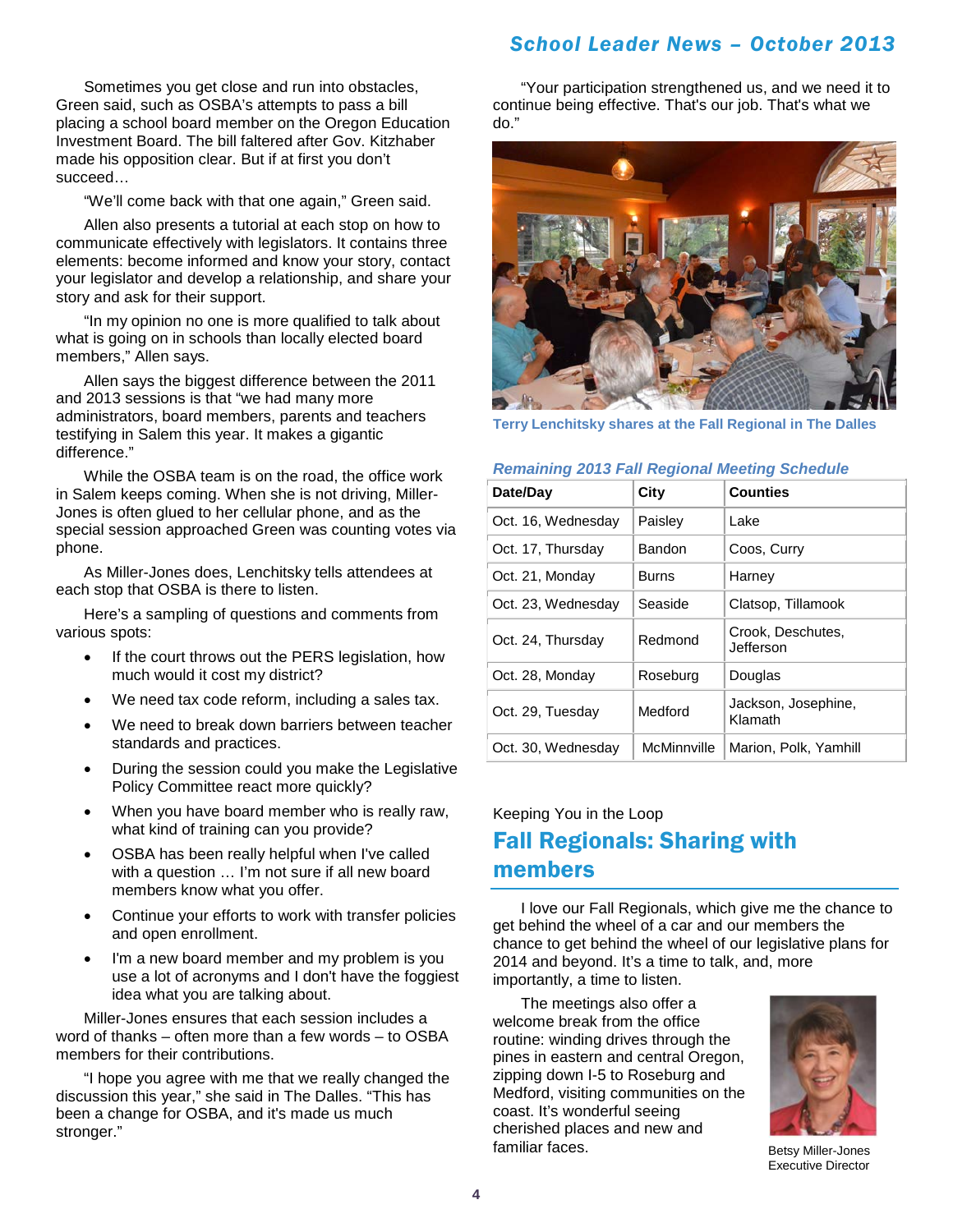From all that I've heard from school board members as we pass the midpoint of Fall Regionals, you share our sense of being re-energized and empowered by the changes made during the 2013 legislative session and the recent special session. By working together we've turned two big corners – on school funding and reform of the Public Employees Retirement System (PERS).



#### **Fall Regional meeting in Pendleton**

The refrain I am hearing from our members is this: "We appreciate the work done by OSBA on PERS and revenue but more is needed." From Portland to La Grande and points beyond, attendance is up significantly at the regional meetings. I'm inspired by the energy and efforts of locally elected board members to continually improve education for all Oregon students.

What are they saying? Here is a sample: Capital funding for K-12 education is desperately needed to repair leaky roofs and unsafe buildings. Statewide bonding should be sought, with the state sharing costs of building repairs and new construction, as is done now with higher education. We heard one story of how the local community college spends millions on construction each year funded by the state, some of it cosmetic, while the school districts set out buckets in the library to catch rain from a leaky roof.

Funding for full-day kindergarten is another hot topic. As currently proposed, there will be no additional money for full-day kindergarten, but those districts that don't participate will lose money as the funding pie is redistributed.

Preparing students for the entire 40-40-20 vision requires funding vocational/technical programs, many of which have been dismantled during the period of defunding education. Technology infrastructure has been identified over and over as needing significant attention if we are going to prepare students for the future. With the Smarter Balanced tests, many districts will have to invest in hardware, bandwidth and Internet access just to give the required tests online.

The state school funding taskforce will begin work this fall reexamining the State School Fund formula. OSBA Board member **Bobbie Regan** (Portland Public Schools

### *School Leader News – October 2013*

Board) is representing us on the task force. Board members and administrators alike will be watching with keen interest. Again and again I have heard you say that the funding formula needs revision, with attention to funding special education, small and rural schools, and other issues.

Board members' voices were heard in the 2013 legislative session. They will be heard loud and clear again in 2014 and 2015. Join us in bringing your voice to Salem as we work together on the issues and decisions that shape education in Oregon!

## President's Post Let's find common ground on Common Core

Around the state and across the country, we've started to hear some rumblings about the Common Core State Standards.

Living in a rural community, I understand why folks sometimes feel as if decisions are being made far away, and we don't have enough say in what affects us. But I also know from my involvement in OSBA how much our organization values local control. One size does not fit all, and often times the policies that work for Salem or Portland are not ones appropriate for Burns or La Grande.



Terry Lenchitsky OSBA President

When it comes to Common Core, opponents are saying that this is an attempt by the federal government to dictate what is taught in local schools. The reality, however, is that local boards still retain control over their curriculum, instruction methods and textbooks.

To help local school boards sort out the wheat from the chaff and make sound decisions, Betsy Miller-Jones, OSBA's executive director, directed her staff to prepare a guidance document on Common Core. It sets out how states, including Oregon, participated in developing the standards.

It also outlines how the state Board of Education adopted the standards in 2010, making them the foundation of the K-12 Oregon Diploma. The guidance document discusses local board responsibilities, and possible outcomes for districts that are not in compliance with the state.

The full guidance document can be found on OSBA's website at [http://bit.ly/GRyvD9.](http://bit.ly/GRyvD9)

Regardless of how you and your community view the Common Core State Standards, I hope you will take a few minutes to look over the guidance document. We at OSBA are in this together with you, and staff members are happy to answer any questions you have on Common Core.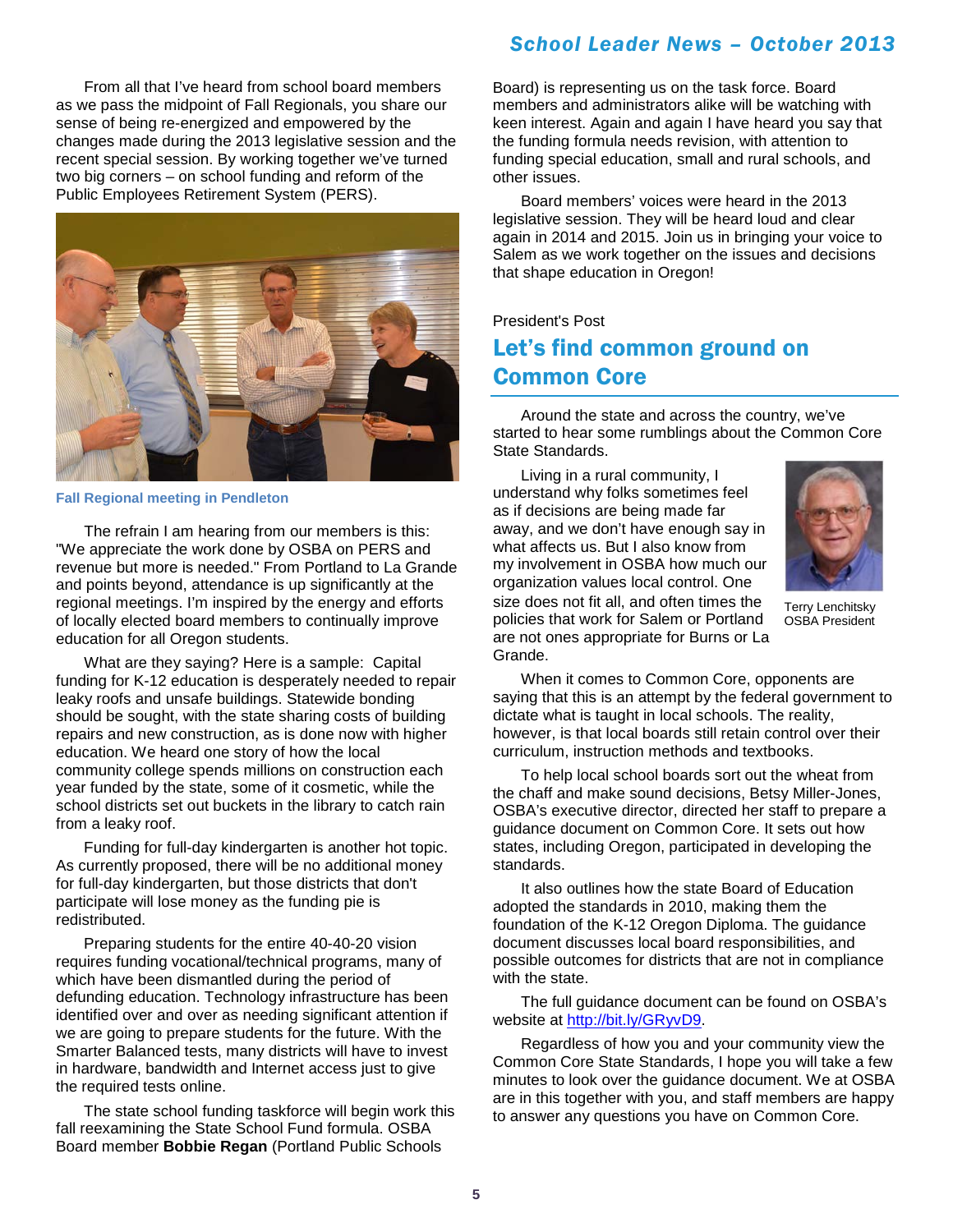Peggy Holstedt, OSBA's director of Board Development and Policy Services, has taken the lead for us on Common Core. She can be reached at *pholstedt@osba.org*.

## OSBA elections are approaching – be sure to vote

OSBA elections will be held Nov. 16-Dec. 13. Open this year are all even-numbered positions, Positions 1 and 15 on the OSBA Board of Directors and all Legislative Policy Committee (LPC) positions.

Local boards will be voting on OSBA Board and LPC representatives for each region, as well as any resolutions. Fall Regionals offer a good chance to meet the candidates.

OSBA reminds members to ask board chairs to place the election on board meeting agendas.

Election materials and a calendar can be found on the OSBA website. From the home page, click on "About OSBA" and "Election Center."



Still time to register for OSBA's annual convention

There's still time to register for our annual convention, scheduled for Nov. 14-17 in downtown Portland. The theme is GROWING OREGON'S LEADERS. The deadline to register is Nov. 8.

Things to remember:

- You'll need to decide where to stay. Currently, the Marriott Downtown Waterfront and the RiverPlace Hotel are fully booked. If you'd like a recommendation for a hotel or to see if we have other rooms available, contact us at 503-588- 2800, 800-578-6722 or *info@osba.org*.
- If you aren't staying, parking structures and street parking are available adjacent to the Marriott.

## *School Leader News – October 2013*

• Traveling within Portland on public transportation is easy and convenient. Check out TriMet's website for rates, routes and schedules.

What's next:

- Get your registration done by Nov. 8.
- Learn about things to do in Portland during your free time. *Travelportland.com*, the city visitor bureau's site, has a restaurant guide and lots of ideas.
- Check out our new scheduling feature that allows you to create your own schedule with the workshops you want to attend. You can even download an app for your mobile device or add events to your own calendar.

Questions? Contact our event staff at *info@osba.org*, 800-578-6722 or 503-588-2800.

# PACE meets member service expectations

Property and Casualty Coverage for Education (PACE) members appreciate the services they receive from the insurance pool and its staff, with highest ratings going to crisis management, the new PACE website and trainings and workshops. In a report to PACE Trustees at their September 30 meeting, OSBA Director of Communications Tricia Yates shared these and other results of the 2013 PACE membership survey. Yates said more than 84 percent of survey respondents are both satisfied with PACE and consider the program a value to their organization. Respondents rated PACE staff as knowledgeable, professional and polite. The biggest issues facing respondent organizations' property and casualty needs are cost, risk of litigation, risks to property and employee issues.

In other business, the trustees received an extensive investment update from PACE's new investment services company, Russell Investments. Russell Regional Director Crissie Fortmeyer and Client Executive Greg Coffey briefed the trustees on PACE's investment portfolio and provided educational information about investment styles, strategies and options.

PACE Trustees had a subsequent, lengthy discussion of methods of investing current income versus total returns. The group considered information about a 70 percent fixed income, 30 percent equity portfolio, as well as a 60 percent fixed income, 40 percent equity portfolio for PACE. After due consideration, PACE Trustee Chair Adam Stewart affirmed the group's consensus that OSBA Director of Legal, Labor and PACE Services Lisa Freiley has the authority to invest up to 40 percent in equities, as per current policy.

Finally, the trustees received an update on PACE Day, scheduled in Eugene for April 25, 2014. Staff from SDAO (Special Districts Association of Oregon) and OSBA are working to secure keynote speakers to highlight